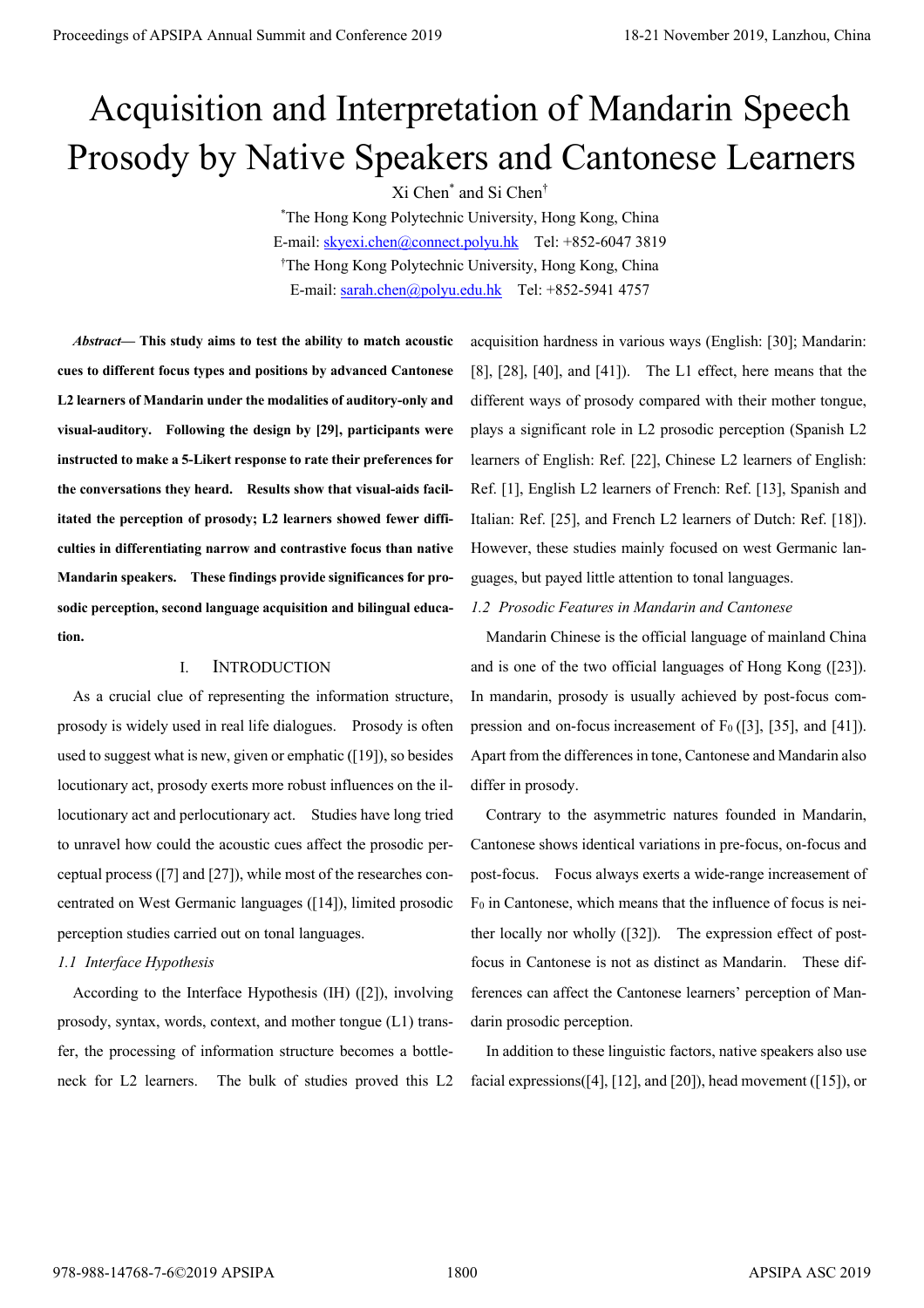## *1.3 Focus Types*

|                                                                                                                                                                                                       | Proceedings of APSIPA Annual Summit and Conference 2019                                                                                                                                                                                                                                                                                                                                                                                                                                                                                                                                                                                                                                                                            | 18-21 November 2019, Lanzhou, China                                 |                                                                                                                                                                                                                                                                                                                                                                                                                                                                                                                                                                                                                                                                                                                              |  |  |  |  |
|-------------------------------------------------------------------------------------------------------------------------------------------------------------------------------------------------------|------------------------------------------------------------------------------------------------------------------------------------------------------------------------------------------------------------------------------------------------------------------------------------------------------------------------------------------------------------------------------------------------------------------------------------------------------------------------------------------------------------------------------------------------------------------------------------------------------------------------------------------------------------------------------------------------------------------------------------|---------------------------------------------------------------------|------------------------------------------------------------------------------------------------------------------------------------------------------------------------------------------------------------------------------------------------------------------------------------------------------------------------------------------------------------------------------------------------------------------------------------------------------------------------------------------------------------------------------------------------------------------------------------------------------------------------------------------------------------------------------------------------------------------------------|--|--|--|--|
| use these clues to decode the prosodic utterances.                                                                                                                                                    | body language $([10])$ to emphasis the focus. Native speakers                                                                                                                                                                                                                                                                                                                                                                                                                                                                                                                                                                                                                                                                      | (1)                                                                 | 张生开飞机。(/Zhāng Shēng kāi fēi jī/) (Zhang Sheng<br>drives the airplane).                                                                                                                                                                                                                                                                                                                                                                                                                                                                                                                                                                                                                                                       |  |  |  |  |
| 1.3 Focus Types                                                                                                                                                                                       |                                                                                                                                                                                                                                                                                                                                                                                                                                                                                                                                                                                                                                                                                                                                    |                                                                     | Sentence $(1)$ is a suitable statement for all of the questions                                                                                                                                                                                                                                                                                                                                                                                                                                                                                                                                                                                                                                                              |  |  |  |  |
|                                                                                                                                                                                                       | According to the Information Structure theory (IS, [19] and                                                                                                                                                                                                                                                                                                                                                                                                                                                                                                                                                                                                                                                                        |                                                                     | in Tab.1 in text from, they only differ in prosody. (a) elicits                                                                                                                                                                                                                                                                                                                                                                                                                                                                                                                                                                                                                                                              |  |  |  |  |
| [16]), this research studied broad focus, narrow focus and con-                                                                                                                                       |                                                                                                                                                                                                                                                                                                                                                                                                                                                                                                                                                                                                                                                                                                                                    |                                                                     | "broad focus," which means that the answer provides a piece                                                                                                                                                                                                                                                                                                                                                                                                                                                                                                                                                                                                                                                                  |  |  |  |  |
| trastive focus (see Tab.1) on different positions.                                                                                                                                                    |                                                                                                                                                                                                                                                                                                                                                                                                                                                                                                                                                                                                                                                                                                                                    | of new information $(33]$ and $[35]$ ) that does not use any stress |                                                                                                                                                                                                                                                                                                                                                                                                                                                                                                                                                                                                                                                                                                                              |  |  |  |  |
|                                                                                                                                                                                                       |                                                                                                                                                                                                                                                                                                                                                                                                                                                                                                                                                                                                                                                                                                                                    |                                                                     | on a particular unit or constituent (see Tab.1 row 1).                                                                                                                                                                                                                                                                                                                                                                                                                                                                                                                                                                                                                                                                       |  |  |  |  |
|                                                                                                                                                                                                       | Tab. 1 Q-A pairs in Mandarin with different focus types and position                                                                                                                                                                                                                                                                                                                                                                                                                                                                                                                                                                                                                                                               |                                                                     |                                                                                                                                                                                                                                                                                                                                                                                                                                                                                                                                                                                                                                                                                                                              |  |  |  |  |
| Focus types                                                                                                                                                                                           | Contextual Questions                                                                                                                                                                                                                                                                                                                                                                                                                                                                                                                                                                                                                                                                                                               |                                                                     | <b>Corresponding Answers</b>                                                                                                                                                                                                                                                                                                                                                                                                                                                                                                                                                                                                                                                                                                 |  |  |  |  |
| Broad (B)<br>a.                                                                                                                                                                                       | 发生什么事? What happens?                                                                                                                                                                                                                                                                                                                                                                                                                                                                                                                                                                                                                                                                                                               |                                                                     | [张生开飞机]F1。[Zhang Sheng drives the airplane.]F                                                                                                                                                                                                                                                                                                                                                                                                                                                                                                                                                                                                                                                                                |  |  |  |  |
| Narrow-subject N(s)<br>b.                                                                                                                                                                             | 谁开飞机? Who drives the airplane?                                                                                                                                                                                                                                                                                                                                                                                                                                                                                                                                                                                                                                                                                                     |                                                                     | [张生] F 下飞机。[Zhang Sheng] F drives the airplane.                                                                                                                                                                                                                                                                                                                                                                                                                                                                                                                                                                                                                                                                              |  |  |  |  |
| Narrow-verb $N(v)$<br>c.                                                                                                                                                                              | 张生怎么弄飞机? What does Zhang Sheng do to the airplane?                                                                                                                                                                                                                                                                                                                                                                                                                                                                                                                                                                                                                                                                                 |                                                                     | 张生[开]F 飞机。Zhang Sheng [drives] F the airplane.                                                                                                                                                                                                                                                                                                                                                                                                                                                                                                                                                                                                                                                                               |  |  |  |  |
| Narrow-object N(o)<br>d.                                                                                                                                                                              | 张生开什么? What dose Zhang Sheng drive?                                                                                                                                                                                                                                                                                                                                                                                                                                                                                                                                                                                                                                                                                                |                                                                     | 张生开[飞机]F. Zhang Sheng drives the [airplane] F.                                                                                                                                                                                                                                                                                                                                                                                                                                                                                                                                                                                                                                                                               |  |  |  |  |
| Contrastive-subject $C(s)$<br>e.                                                                                                                                                                      | 刘丽开飞机? Liu Li drives the airplane?                                                                                                                                                                                                                                                                                                                                                                                                                                                                                                                                                                                                                                                                                                 |                                                                     | [张生] F 开飞机。[Zhang Sheng] F drives the airplane.                                                                                                                                                                                                                                                                                                                                                                                                                                                                                                                                                                                                                                                                              |  |  |  |  |
| Contrastive-verb $C(v)$<br>f.                                                                                                                                                                         | 张生坐飞机? Zhang Sheng takes the airplane?                                                                                                                                                                                                                                                                                                                                                                                                                                                                                                                                                                                                                                                                                             |                                                                     | 张生[开] F 飞机。Zhang Sheng [drives] F the airplane.                                                                                                                                                                                                                                                                                                                                                                                                                                                                                                                                                                                                                                                                              |  |  |  |  |
| Contrastive-object C(o)<br>g.                                                                                                                                                                         | 张生开巴士? Zhang Sheng drives the bus?                                                                                                                                                                                                                                                                                                                                                                                                                                                                                                                                                                                                                                                                                                 |                                                                     | 张生开[飞机]F. Zhang Sheng drives the [airplane] F.                                                                                                                                                                                                                                                                                                                                                                                                                                                                                                                                                                                                                                                                               |  |  |  |  |
| ing the subject Zhang Sheng ([35] and [40]).<br>contrastive focus utterances is for "correcting."<br>matical item while correcting.<br>1.4 Research Questions<br>ent outcomes in prosodic perception? | verb (c) and object (d). A narrow-focused answer specifies a<br>sentence constituent through prosody. This type of focus could<br>also be used to achieve an "inform" function—which provides<br>the agent, the verb, or the patient. The old information in ond language acquisition?<br>Tab.1(b)— <i>drives the airplane</i> —would be weaken while stress-<br>$(d)-(e)-(f)$ are called "contrastive focus" or "corrective focus"<br>([29] and [35]). It could not be more evident that the function of<br>Contrastive-<br>focused utterances are elicited by the wrong expressed sentences.<br>The prominence (noted as $[]_F$ ) is placed on a specific gram-<br>a. Do auditory-only and visual-auditory stimuli yield differ- | П.<br>1.5 Stimuli Sentences<br>tence.                               | tion compared with native Mandarin? If so, which type of fo-<br>cus is the most difficult one for them to recognize?<br>c. What kind of suggestion could this research provide to sec-<br>PRODUCTION EXPERIMENT<br>This paper concentrates on the perceptual patterns of different<br>language backgrounds, so the purpose of the production part is<br>to record the prosodic stimuli.<br>All of the fifteen basic sentences (Tab.2) in Mandarin were<br>made up of three words structured with the subject (bi-character)<br>+ verb (mono-character) + object (bi-character). Each sen-<br>tence merely contains one tone (Tone 1, 2, 4) ([6], [36], [41],<br>and [43]). We set seven focus conditions for each basic sen- |  |  |  |  |
| <sup>1</sup> The [] <sub>F</sub> refers to the focused constituent in each sentence.                                                                                                                  |                                                                                                                                                                                                                                                                                                                                                                                                                                                                                                                                                                                                                                                                                                                                    |                                                                     |                                                                                                                                                                                                                                                                                                                                                                                                                                                                                                                                                                                                                                                                                                                              |  |  |  |  |
|                                                                                                                                                                                                       | 1801                                                                                                                                                                                                                                                                                                                                                                                                                                                                                                                                                                                                                                                                                                                               |                                                                     |                                                                                                                                                                                                                                                                                                                                                                                                                                                                                                                                                                                                                                                                                                                              |  |  |  |  |

Tab. 1 Q-A pairs in Mandarin with different focus types and position

# *1.4 Research Questions*

## II. PRODUCTION EXPERIMENT

#### *1.5 Stimuli Sentences*

<sup>&</sup>lt;sup>1</sup> The  $[\dots]_F$  refers to the focused constituent in each sentence.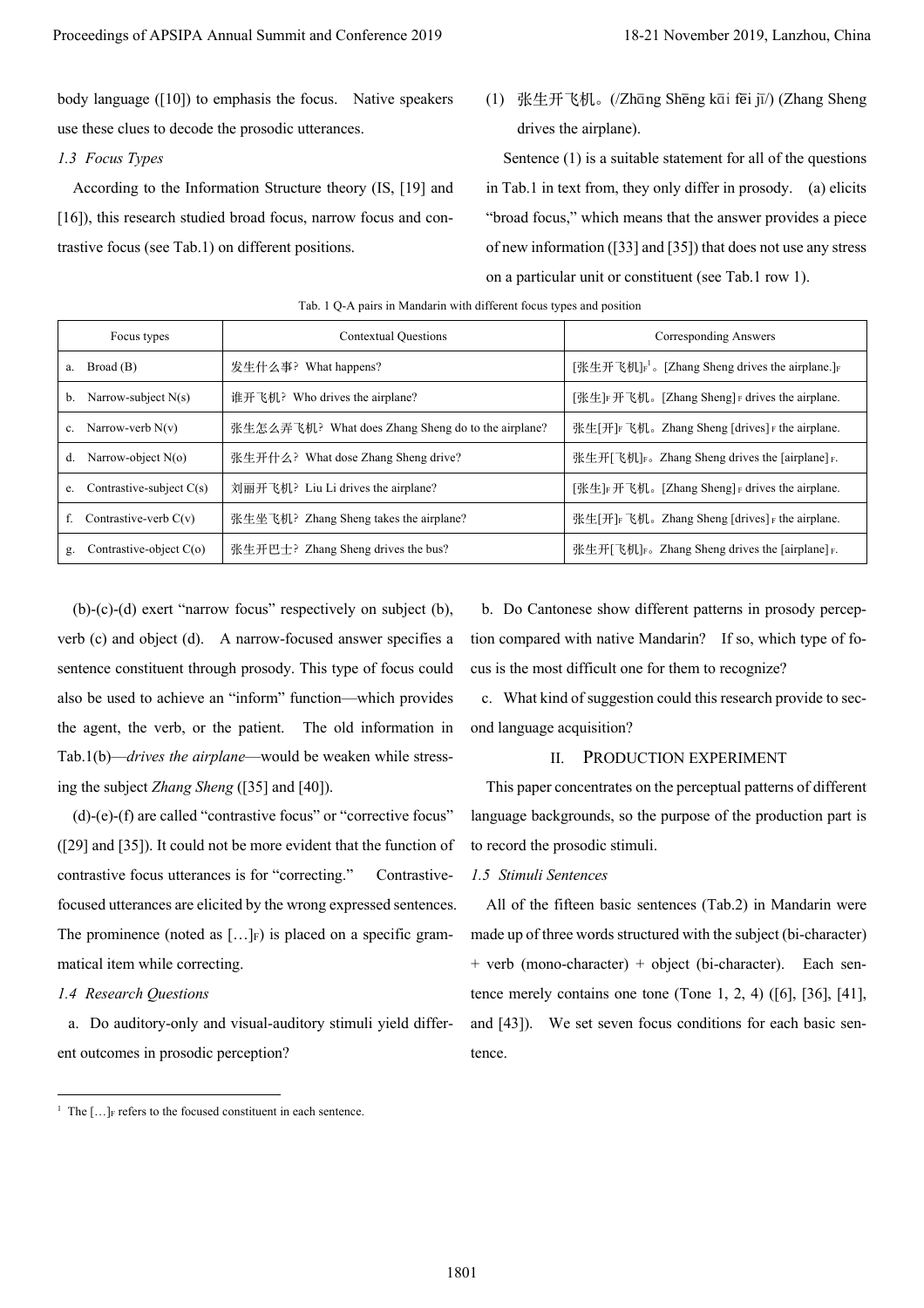| <b>Basic Sentences</b>                                            | Annotated in Pinyin                                                                                                                                                                                                       |  | Translated in English                                                                                                                                                                                                                                                 |  |  |  |  |
|-------------------------------------------------------------------|---------------------------------------------------------------------------------------------------------------------------------------------------------------------------------------------------------------------------|--|-----------------------------------------------------------------------------------------------------------------------------------------------------------------------------------------------------------------------------------------------------------------------|--|--|--|--|
| 1.张生开飞机。(T1)                                                      | Zhāng Shēng kāi fēi jī                                                                                                                                                                                                    |  | Zhang Sheng drives the airplane.                                                                                                                                                                                                                                      |  |  |  |  |
| 2.张英摸猫咪。(T1)                                                      | Zhāng Yīng mō māo mī.                                                                                                                                                                                                     |  | Zhang Ying strokes the kitten.                                                                                                                                                                                                                                        |  |  |  |  |
| 3.张欣织书包。(T1)                                                      | Zhāng Xīn zhī shū bāo.                                                                                                                                                                                                    |  | Zhang Xin knits the bag.                                                                                                                                                                                                                                              |  |  |  |  |
| 4.张刚吃西瓜。(T1)                                                      | Zhāng Gāng chī xī guā.                                                                                                                                                                                                    |  | Zhang Gang eats the watermelon.                                                                                                                                                                                                                                       |  |  |  |  |
| 5.张天吹风车。(T1)                                                      | Zhāng Tīan chuī fēng chē.                                                                                                                                                                                                 |  | Zhang Tian blows the pinwheel.                                                                                                                                                                                                                                        |  |  |  |  |
| 6. 刘明拿篮球。(T2)                                                     | Líu Míng ná lán qiú.                                                                                                                                                                                                      |  | Liu Ming holds the basketball.                                                                                                                                                                                                                                        |  |  |  |  |
| 7. 刘宁涂黄油。(T2)                                                     | Líu Níng tú huáng yóu.                                                                                                                                                                                                    |  | Liu Ning spreads the butter.                                                                                                                                                                                                                                          |  |  |  |  |
| 8. 刘同扶盲人。(T2)                                                     | Líu Tóng fú máng rén.                                                                                                                                                                                                     |  | Liu Tong helps the blind.                                                                                                                                                                                                                                             |  |  |  |  |
| 9. 刘平划竹船。(T2)                                                     | Líu Píng huá zhú chuán.                                                                                                                                                                                                   |  | Liu Ping rows the (bamboo) boat.                                                                                                                                                                                                                                      |  |  |  |  |
| 10.刘文爬长城。(T2)                                                     | Líu Wén pá cháng chéng.                                                                                                                                                                                                   |  | Liu Wen climbs the Great Wall.                                                                                                                                                                                                                                        |  |  |  |  |
| 11.赵亮看电视。(T4)                                                     | Zhào Liàng kàn diàn shì.                                                                                                                                                                                                  |  | Zhao Liang watches the television.                                                                                                                                                                                                                                    |  |  |  |  |
| 12.赵月做作业。(T4)                                                     | Zhào Yuè zuò zuò yè.                                                                                                                                                                                                      |  | Zhao Yue does the homework.                                                                                                                                                                                                                                           |  |  |  |  |
| 13.赵克办护照。(T4)                                                     | Zhào Kê bàn hủ zhào.                                                                                                                                                                                                      |  | Zhao Ke applies for the passport.                                                                                                                                                                                                                                     |  |  |  |  |
| 14.赵丽戴项链。(T4)                                                     | Zhào Lì dài xiàng liàn.                                                                                                                                                                                                   |  | Zhao Li wears the necklace.                                                                                                                                                                                                                                           |  |  |  |  |
| 15.赵梦画漫画。(T4)                                                     | Zhào Mèng huà màn huà.                                                                                                                                                                                                    |  | Zhao Meng draws the comics.                                                                                                                                                                                                                                           |  |  |  |  |
| 1.6 Methodology<br>China are recruited (two male-female groups).  | Four native Mandarin speakers from the north of mainland<br>The stimuli<br>were recorded in a soundproofed booth with a high-quality,                                                                                     |  | ruled out in this process for the most natural facial expressions<br>and the head movements. Despite the questions-eliciting pic-<br>tures for contrastive focus, no text information were shown on<br>the screen for the speakers. All of the 15 Q-A pairs were fea- |  |  |  |  |
|                                                                   | head-mounted microphone ( <i>audio-technica AT 2035</i> ), and an<br>Speakers were in-<br>structed to utter complete sentences according to the pictures<br>(examples in Tab. 3 for sentence 1). Trackers or helmets were |  | tured with the same different focus types with sentence 1. An<br>entire round for the production resulted in 210 trials (15 basic<br>sentences $\times$ 7 focus conditions $\times$ 2 repetitions). A round was<br>female-ask-male-answer, another was the opposite.  |  |  |  |  |
|                                                                   | Tab. 3 Eliciting picture samples (sentence 1) for the live dialogues in stimuli production process                                                                                                                        |  |                                                                                                                                                                                                                                                                       |  |  |  |  |
| Focus types                                                       | Contextual Questions                                                                                                                                                                                                      |  | <b>Corresponding Answers</b>                                                                                                                                                                                                                                          |  |  |  |  |
|                                                                   | 发生什么事?                                                                                                                                                                                                                    |  | [张生开飞机。]F                                                                                                                                                                                                                                                             |  |  |  |  |
| Broad (B)<br>a.                                                   | What happens?                                                                                                                                                                                                             |  | [Zhang Sheng drives the airplane.]F                                                                                                                                                                                                                                   |  |  |  |  |
|                                                                   | 谁开飞机?                                                                                                                                                                                                                     |  | [张生]F开飞机。                                                                                                                                                                                                                                                             |  |  |  |  |
| external camera (logitech HD 1080p).<br>Narrow-subject N(s)<br>b. | Who drives the airplane?                                                                                                                                                                                                  |  | [Zhang Sheng] F drives the airplane.                                                                                                                                                                                                                                  |  |  |  |  |
| Contrastive-subject $C(s)$<br>e.                                  | 刘丽开飞机?                                                                                                                                                                                                                    |  | [张生]F开飞机。                                                                                                                                                                                                                                                             |  |  |  |  |

(2) Tab. 2 Fifteen basic Mandarin sentences for production experiment

## *1.6 Methodology*

| Focus types                      | <b>Contextual Questions</b> |            | Corresponding Answers                   |  |
|----------------------------------|-----------------------------|------------|-----------------------------------------|--|
|                                  | 发生什么事?                      |            | [张生开飞机。]F                               |  |
| Broad(B)<br>a.                   | What happens?               |            | [Zhang Sheng drives the airplane.] $_F$ |  |
|                                  | 谁开飞机?                       |            | [张生]F开飞机。                               |  |
| Narrow-subject $N(s)$<br>b.      | Who drives the airplane?    |            | [Zhang Sheng] $_F$ drives the airplane. |  |
| Contrastive-subject $C(s)$<br>e. | 刘丽开飞机?                      | <b>REA</b> | [张生]F开飞机。                               |  |
|                                  | Liu Li drives the airplane? |            | [Zhang Sheng] F drives the airplane.    |  |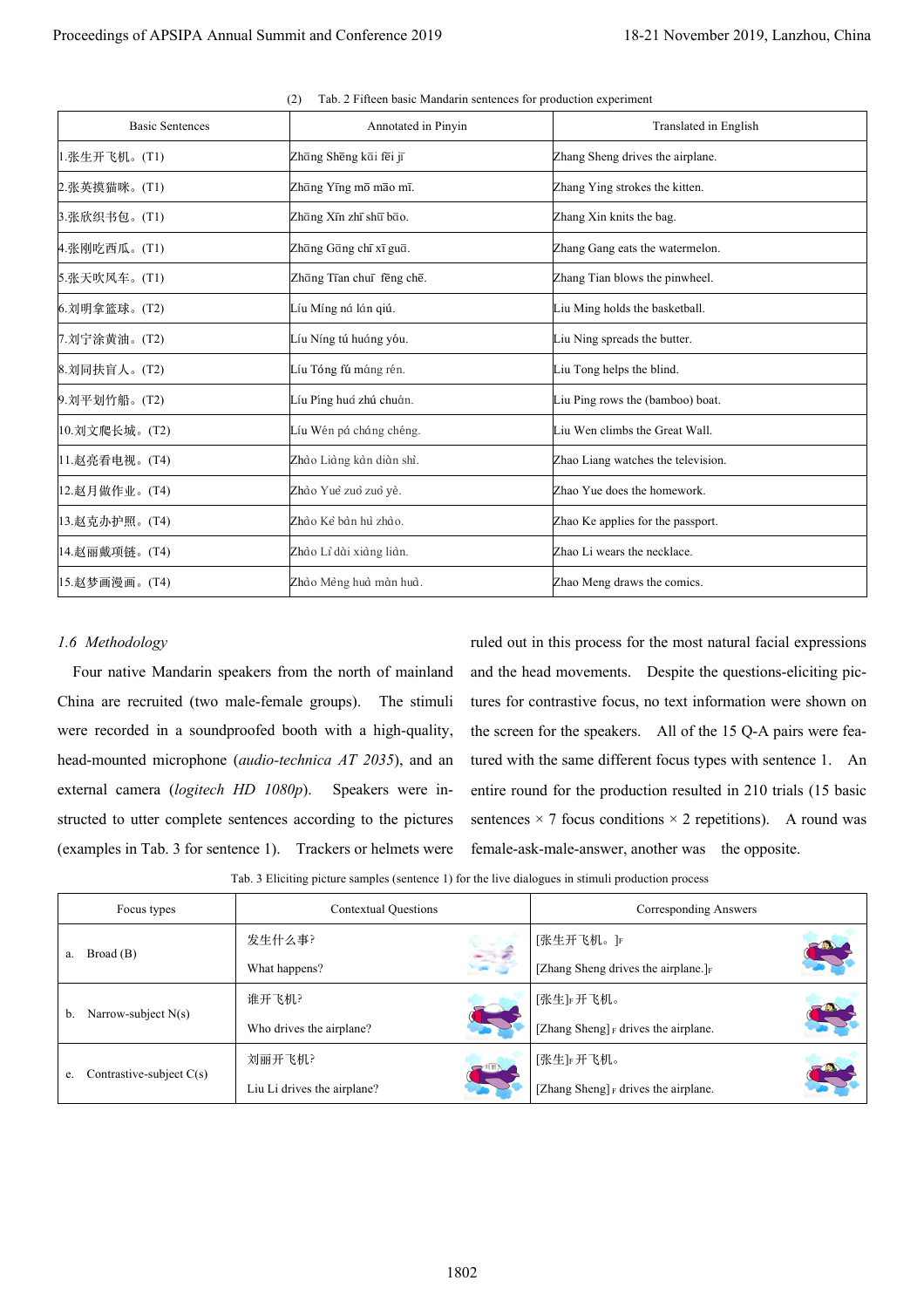## *1.7 Acoustic Cues Analysis*



Fig.1 time-normalized  $F_0$  contour









Tab.4 Basic sentences for perception experiments

| Proceedings of APSIPA Annual Summit and Conference 2019                                                            |                                                                                                                          |                                                            | 18-21 November 2019, Lanzhou, China                                                                                                                  |  |
|--------------------------------------------------------------------------------------------------------------------|--------------------------------------------------------------------------------------------------------------------------|------------------------------------------------------------|------------------------------------------------------------------------------------------------------------------------------------------------------|--|
| 1.7 Acoustic Cues Analysis<br>The following analysis was based on two of the native speak-                         |                                                                                                                          | $p<0.05$ ).                                                | (finally Sentence*post-F <sub>0</sub> : $(p<0.05)$ ; Sentence*post-intensity:                                                                        |  |
| ers' recordings (SL, male of 27; WXL, female of 23). Fig.1 dis-                                                    |                                                                                                                          | 40                                                         | On-focus F0 change                                                                                                                                   |  |
| plays 20-timepoint-normalized mean F <sub>0</sub> contours under different                                         |                                                                                                                          | 30                                                         |                                                                                                                                                      |  |
| focus conditions for sentence 1.                                                                                   |                                                                                                                          | 20                                                         |                                                                                                                                                      |  |
| Mean F0 contours under different focus types - (for sentence 1)<br>300<br>250<br>Mean F0 (Hz)<br>200<br>150<br>100 | FocusType<br>broad<br>narrow subject<br>narrow verb<br>narrow_object<br>cons_subject<br>cons verb<br>cons_object<br>mean | Differences in mean on-focused F0 (Hz)<br>10<br>$-10$<br>1 | $\overline{2}$<br>3<br>10<br>11<br>12<br>13<br>14<br>15<br>Sentence number<br>Fig.2.a. On-focus F <sub>0</sub> change<br>Post-focus intensity change |  |
| 25<br>' 12 1<br>Zhang<br>Sheng<br>fei (the)<br>kai (drives)<br><b>Normalized Time (timepoint)</b>                  | 8225<br>ji (airplane)                                                                                                    | Differences in mean post-focus intensity (dB)              |                                                                                                                                                      |  |
| Fig.1 time-normalized F <sub>0</sub> contour                                                                       |                                                                                                                          |                                                            |                                                                                                                                                      |  |
| Post-focus features tell us more ([28] and [40]).                                                                  | Although                                                                                                                 |                                                            |                                                                                                                                                      |  |
| the focused components yield the extension in pitch range, du-                                                     |                                                                                                                          | $-5$                                                       |                                                                                                                                                      |  |
| ration, and intensity ([30]), the focus is also realized by the com-                                               |                                                                                                                          | -6<br>$\mathbf{1}$                                         | 2<br>11<br>10<br>12<br>13<br>14<br>15<br>g                                                                                                           |  |
| pression of the post-focus components (PFC, [8] and [40]).                                                         |                                                                                                                          |                                                            | Sentence number                                                                                                                                      |  |
| Besides, the on-focus and post-focus Fo/intensity/duration                                                         |                                                                                                                          |                                                            | Fig.2.b Post-focus intensity change                                                                                                                  |  |
| change (difference between the focused sentence with the broad                                                     |                                                                                                                          |                                                            | Fig.2 Differences between on-focus $F_0$ / post-focus intensity and the coun-                                                                        |  |
| focused sentence of a sentence component) also changed by fo-                                                      |                                                                                                                          |                                                            | terpart in broad-focused sentences.                                                                                                                  |  |
| cus $(142)$ .                                                                                                      | Take on-focus $F_0$ difference (Fig.2.a) and post-fo-                                                                    |                                                            | Fig. 2 also verified that the PFC does not always work ([37]).                                                                                       |  |
| cus intensity difference for instance (Fig.2.b), utterances that not                                               |                                                                                                                          |                                                            | Finally, six sentences were selected for the perception experi-                                                                                      |  |
| meet the requirements were excluded by two-way ANOVAs                                                              |                                                                                                                          |                                                            | ments (Tab.4), and sentence 15 was used for practicing.                                                                                              |  |
|                                                                                                                    | Tab.4 Basic sentences for perception experiments                                                                         |                                                            |                                                                                                                                                      |  |
| <b>Basic Sentences</b>                                                                                             | Annotated in Pinyin                                                                                                      |                                                            | Translated in English                                                                                                                                |  |
| 1.张生开飞机。(T1)                                                                                                       | Zhāng Shēng kāi fēi jī                                                                                                   |                                                            | Zhang Sheng drives the airplane.                                                                                                                     |  |
| 3.张欣织书包。(T1)                                                                                                       | Zhāng Xīn zhī shū bāo.                                                                                                   |                                                            | Zhang Xin knits the bag.                                                                                                                             |  |
| 8. 刘同扶盲人。(T2)                                                                                                      | Líu Tóng fú máng rén.                                                                                                    |                                                            | Liu Tong helps the blind.                                                                                                                            |  |
| 10.刘文爬长城。(T2)<br>Líu Wén pá cháng chéng.                                                                           |                                                                                                                          |                                                            | Liu Wen climbs the Great Wall.                                                                                                                       |  |
| Zhào Liàng kàn diàn shì.<br>11.赵亮看电视。(T4)                                                                          |                                                                                                                          |                                                            | Zhao Liang watches the television.                                                                                                                   |  |
| Zhào Kẻ bàn hủ zhào.<br>13.赵克办护照。(T4)                                                                              |                                                                                                                          | Zhao Ke applies for the passport.                          |                                                                                                                                                      |  |
| 15.赵梦画漫画。(T4)<br>Zhào Mèng huà màn huà.                                                                            |                                                                                                                          | Zhao Meng draws the comics.                                |                                                                                                                                                      |  |
|                                                                                                                    |                                                                                                                          |                                                            |                                                                                                                                                      |  |
|                                                                                                                    |                                                                                                                          | 1803                                                       |                                                                                                                                                      |  |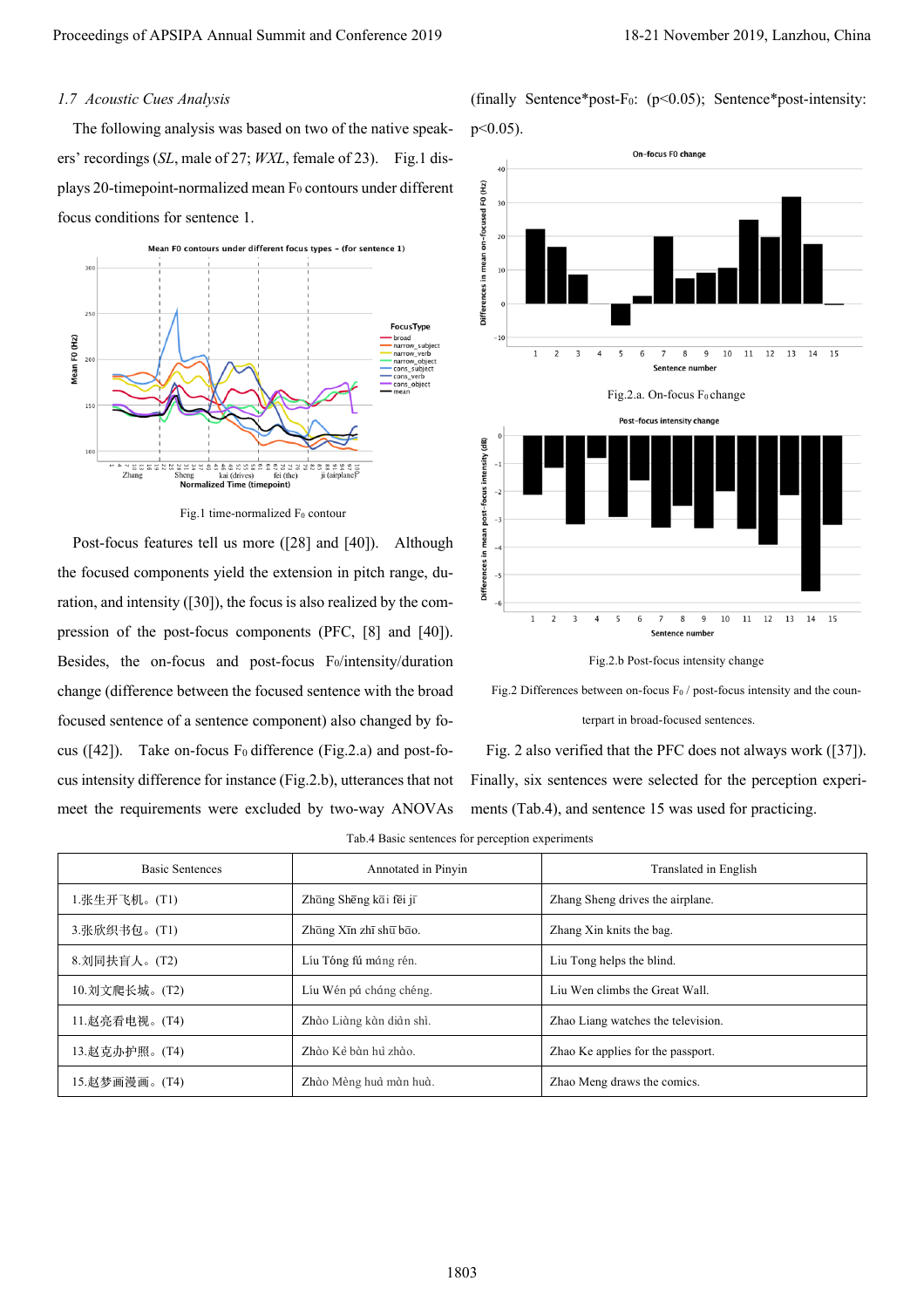# III. PERCEPTION EXPERIMENT

We used 5-Likert preference multiple choice task following Ref. [29]. The subject groups are native Mandarin speakers (NM) and Cantonese (Hong Kong) learners of Mandarin (L2M). *1.8 Methodology*

Participants in each language group were divided into two sub-groups, one received auditory-only (AO) stimuli, while the other received the video-auditory (VA) stimuli. In each experiment, AO and VA stimuli with the form of short Q-A dialogue pair were presented to participants. A pause with a 2.000-second duration was inserted between the question and the answer in each Q-A pair through [5] in *Praat*. Each trial involved two dialogues, the question of these two dialogues were the same, while the two answers differed in the prosodic congruence one was congruous, and the other was incongruous. The congruous dialogues were combined from the question and answer segments paired initially; the corresponding incongruous dialogues were chosen from the different question-answer pairs, *e.g.*, it could be the broadly focused question with the other six type of focused answers (see (3)). Participants were permitted to listen to the dialogues as many times as they want before making respondence. All of the experiments were conducted in the E-prime (*2.0 Professional*). The procedure of the task was designed as shown in Fig.3 (AO) and Fig.4 (VA). Procedings of APSIPA Annual Summit and Conference 2019 18-21 November 2019 18-21 November 2019, Lanzhou Conserved 2019<br>
We used A short profession and procedure of the short procedure 2018 18-21 November 2019, The radio c

|   | Congruous-Dialogue A                | Incongruous-Dialogue B                  |
|---|-------------------------------------|-----------------------------------------|
|   | 发生什么事?                              | 发生什么事?                                  |
| Q | What happens?                       | What happens?                           |
|   | [Broad focus needed]                | [Broad focus needed]                    |
|   | 「张生开飞机。」F                           | 「张生」『开飞机。                               |
| А | [Zhang Sheng drives the airplane.]F | [Zhang Sheng] $_F$ drives the airplane. |
|   | [Broad focus presented]             | [Narrow focus presented]                |

|  | (3) Tab.5 Example dialogues in one trial |  |  |
|--|------------------------------------------|--|--|
|  |                                          |  |  |



Fig.4 Procedure for the visual-auditory task<sup>2</sup>

While the dialogue was playing, a dialogue code was shown on the screen (A or B). Participants could control their speed to go for the choosing page to scale the dialogues they just heard/watched; finally, a check page was shown to inspect whether they had payed attention to the dialogues or not. The number button "1 2 3 4 5" used for rating the two dialogues could be translated as the following 5-Likert scale choices:

- 1. Only A: Only dialogue A sounds natural and satisfactory
- 2. A preferred: Both of the two are natural, but A is preferred
- 3. Equal: Two dialogues are equally natural and satisfactory
- 4. B preferred: Both of the two are natural, but B is preferred
- 5. Only B: Only dialogue B sounds natural and satisfactory

The perceptual experiment consisted of three blocks — one practice block with the sentence "Zhào Mèng huà màn huà." (sentence 15 in Tab.4). In block 1 and 2 (192 Q-A pairs in each), two Q-A pairs in each trial were pseudo-randomly chosen from 16 modes of the combining in Fig. 5 (*e.g.*, (3) for testing broad vs. narrow focus).



Fig.5 16 modes of Q-A combining pairs

The screenshot was only approved by the speaker in this paper.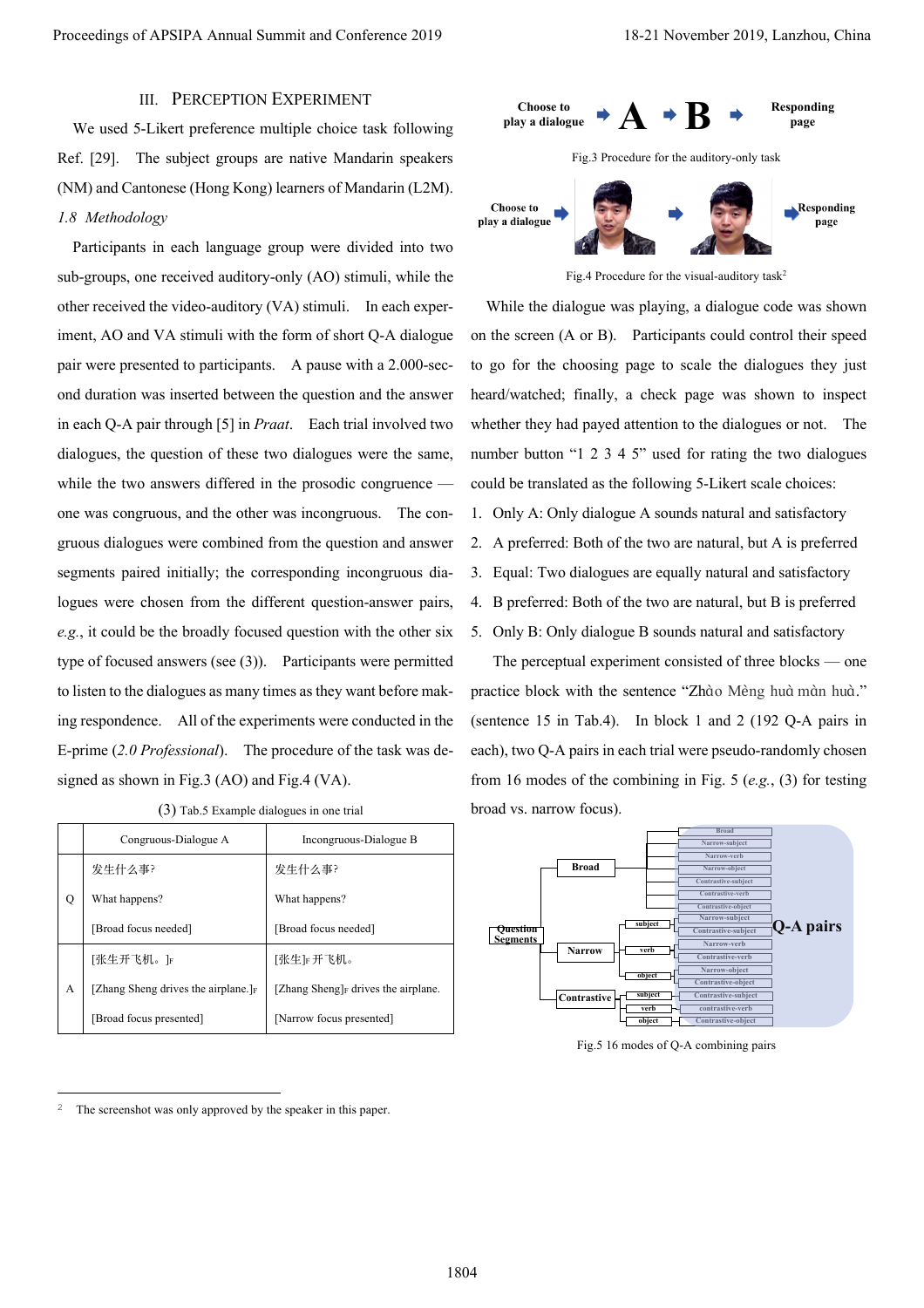## *3.2 Participants*

#### *3.3 Statistical Analysis*

# IV. RESULTS

#### *4.1 Different Stimuli Modalities*

## *4.2 Matched and Mismatched pairs*

Tab.6 Score rated by NM and L2M groups under different modalities

| Proceedings of APSIPA Annual Summit and Conference 2019                                                                                     |                                                                                                                                                   |                              |                                                       |                            | 18-21 November 2019, Lanzhou, China                      |
|---------------------------------------------------------------------------------------------------------------------------------------------|---------------------------------------------------------------------------------------------------------------------------------------------------|------------------------------|-------------------------------------------------------|----------------------------|----------------------------------------------------------|
| 3.2 Participants<br>17 (1M16F) and 4 (2M2F) native Mandarin speakers (mean<br>age 23.67, who spent most of their time in mainland China and | differences compared with 3 ("equal"), the reduction was not<br>significant.<br>Tab.6 Score rated by NM and L2M groups under different modalities |                              |                                                       |                            |                                                          |
| past the PSC (National Proficiency Test of Putonghua) with                                                                                  | $\rm NM$<br>L2M<br>Ranked Score                                                                                                                   |                              |                                                       |                            |                                                          |
| Level 2A or above were recruited in the perceptual experiments;                                                                             | Matched                                                                                                                                           | AO                           | AV                                                    | AO                         | AV                                                       |
| 6 (2M4F, exclude 1 later) and 4 (2M2F, exclude 1 later) Canton-                                                                             | Focus Type                                                                                                                                        | $P^3 > 0.05$                 | P > 0.05                                              | P > 0.05                   | P > 0.05                                                 |
| ese (mean age 23.25, who were raised in Hong Kong and started                                                                               | $B-B$                                                                                                                                             | 2.967                        | 2.979                                                 | 3.000                      | 2.838                                                    |
| to learn mandarin when they were around ten-year-old) were re-                                                                              | $N(s)$ - $N(s)$                                                                                                                                   | 2.994                        | 3.213                                                 | 3.048                      | 3.000                                                    |
| cruited.                                                                                                                                    | $N(v)$ - $N(v)$                                                                                                                                   | 2.949                        | 3.021                                                 | 3.090                      | 3.000                                                    |
| 3.3 Statistical Analysis                                                                                                                    | $N(o)$ - $N(o)$                                                                                                                                   | 2.961                        | 3.129                                                 | 3.051                      | 3.054                                                    |
| The correct answer of each trial (including the check task)                                                                                 | $C(s)$ - $C(s)$                                                                                                                                   | 3.018                        | 2.934                                                 | 3.045                      | 3.057                                                    |
| were randomized, which means that congruous dialogues show                                                                                  | $C(v)$ - $C(v)$                                                                                                                                   | 3.045                        | 3.000                                                 | 2.931                      | 3.057                                                    |
| either as pair A or B. For the sake of analysis, the scale quan-                                                                            | $C(o)$ - $C(o)$                                                                                                                                   | 3.153                        | 2.939                                                 | 3.024                      | 3.174                                                    |
| tity was normalized to the circumstance of the congruous con-                                                                               | 4.3 Perceptual Patterns                                                                                                                           |                              |                                                       |                            |                                                          |
| versation always presents in pair B. So the congruous pair                                                                                  | Both of the NM and L2M tended to choose "equal" (above 45%                                                                                        |                              |                                                       |                            |                                                          |
| should always be graded as 5 (means "always"). We used or-                                                                                  |                                                                                                                                                   |                              |                                                       |                            |                                                          |
| dinal regression in SPSS to detect the perceptual patterns.                                                                                 | in all of the two modalities) for most of the time. These two<br>groups' "prefer" and "always" score percentages jumped over                      |                              |                                                       |                            |                                                          |
| IV. RESULTS                                                                                                                                 | the chance level (20%) under the VA modality.                                                                                                     |                              |                                                       |                            |                                                          |
| 4.1 Different Stimuli Modalities                                                                                                            | 4.3.1 Distinguish broad focus from other focus types                                                                                              |                              |                                                       |                            |                                                          |
| Ordinal regression showed that in NM group, the estimated                                                                                   | Fig. 6 represents the perceptual scores of NM and L2M                                                                                             |                              |                                                       |                            |                                                          |
| parameter for AO was negative $(-0.441, p<0.05)$ , suggesting                                                                               | groups under different modalities when distinguishing the broad                                                                                   |                              |                                                       |                            |                                                          |
| that the visual-auditory stimuli exerted significant higher per-                                                                            | focus from other focus types.                                                                                                                     |                              |                                                       |                            |                                                          |
| ceptual scores. In L2M group, the estimated parameter of AO                                                                                 | Perceptual patterns of two groups under different modalities                                                                                      |                              |                                                       |                            |                                                          |
| modality was negative $(-0.121)$ , either, but with no significance                                                                         |                                                                                                                                                   |                              | distinguishing broad-focus (B) from other focus types |                            |                                                          |
| (p>0.05). Visual stimuli did not significantly help L2 learners                                                                             |                                                                                                                                                   |                              |                                                       |                            | Modalities<br>Visual-auditory (VA)<br>Auditory-only (AO) |
| to understand the prosodic sentences.                                                                                                       |                                                                                                                                                   |                              |                                                       | š                          |                                                          |
| 4.2 Matched and Mismatched pairs                                                                                                            | <b>Focus Competitor</b>                                                                                                                           |                              |                                                       | <b>Experimental Groups</b> |                                                          |
| "Matched" here means that the two dialogues in one trial are                                                                                |                                                                                                                                                   |                              |                                                       |                            |                                                          |
| identical (e.g., dialogue A: B-B pair; dialogue B: B-B pair).                                                                               |                                                                                                                                                   |                              |                                                       | L2M                        |                                                          |
| Tab.6 displays both of the groups of natives and L2 learners                                                                                |                                                                                                                                                   |                              |                                                       |                            |                                                          |
| chose to rate "equal" when they heard the "matched" pairs                                                                                   | $2$<br>Dis-prefer<br>$\frac{1}{\text{Never}}$                                                                                                     | Equal<br><b>Ranked Score</b> | $4$<br>Prefer                                         | $\frac{5}{\text{Always}}$  |                                                          |
| Although visual aids helped to narrow the mean<br>$(P>0.05)$ .                                                                              | Fig. 6 Perceptual patterns of distinguishing broad focus from other competitors                                                                   |                              |                                                       |                            |                                                          |
|                                                                                                                                             |                                                                                                                                                   |                              |                                                       |                            |                                                          |
| <sup>3</sup> All of the P values for NM and L2M groups under AO and VA modalities.                                                          |                                                                                                                                                   |                              |                                                       |                            |                                                          |
|                                                                                                                                             |                                                                                                                                                   |                              |                                                       |                            |                                                          |
|                                                                                                                                             |                                                                                                                                                   |                              |                                                       |                            |                                                          |
|                                                                                                                                             | 1805                                                                                                                                              |                              |                                                       |                            |                                                          |

#### *4.3 Perceptual Patterns*



Fig. 6 Perceptual patterns of distinguishing broad focus from other competitors

<sup>&</sup>lt;sup>3</sup> All of the P values for NM and L2M groups under AO and VA modalities.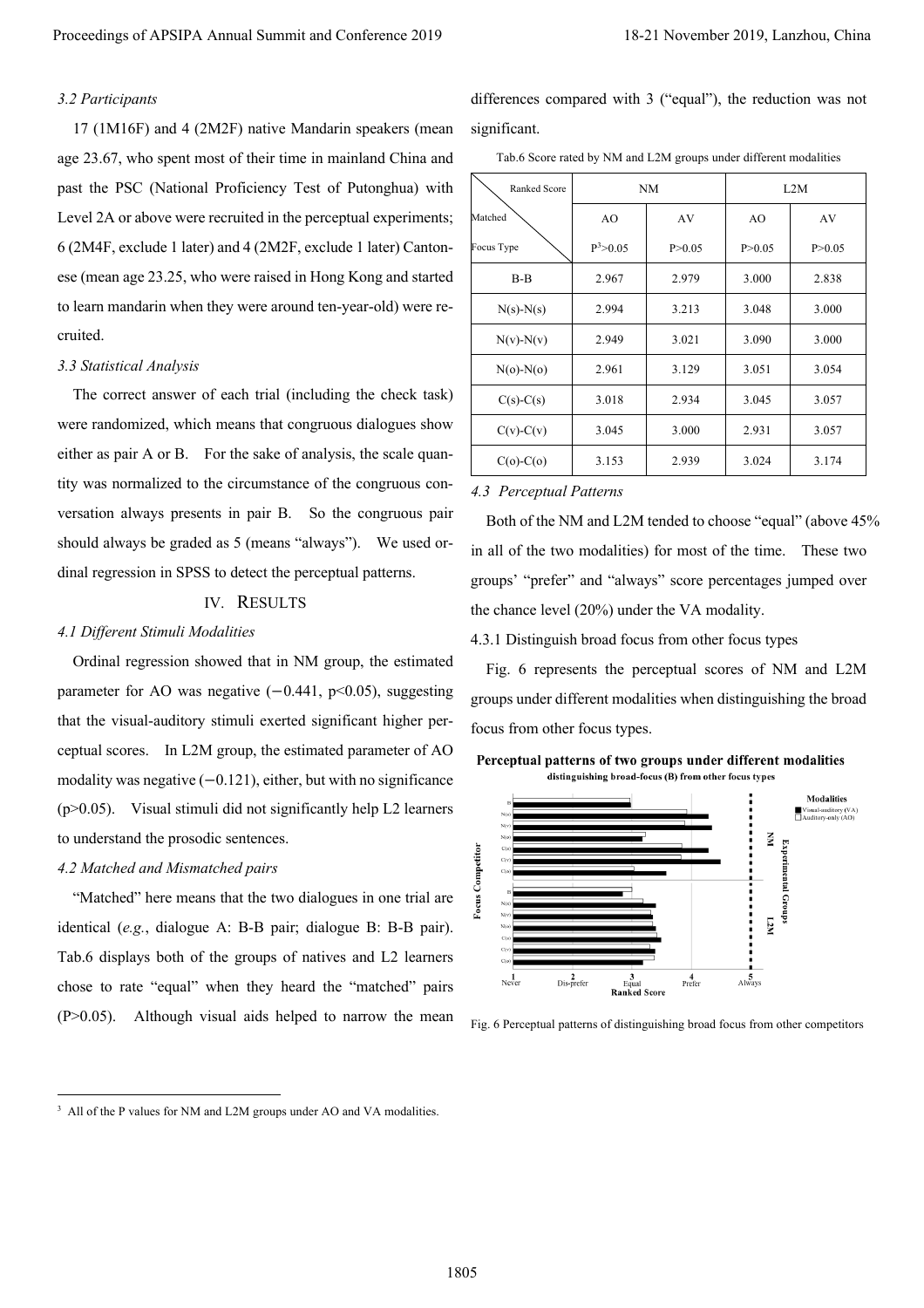For NM group under AO modality, listeners would rather to choose the "matched" broad focused dialogues when the competitors were other focus types. Listeners of this experimental group could significantly distinguish the congruous dialogue from the incongruous ones  $(p<0.05)$ .

As for the VA modality session of NM group, under another significant fitted model  $(\chi^2[45] = 229.465, \text{ p} < 0.05)$ , in terms of the recognition of broad focus, it cannot be more evident that the VA modality exerted higher recognition scores with all of the other focus types despite the narrow focus on the object competitor.

For L2M group under AO modality, listeners showed a slightly preference to the congruous B-B ones compared to the "equal" choice (score=3). But the rated scores were significantly lower than NM group. Expect for the narrow (subject) focused competitor ( $p$  $>$ 0.05), L2M group had the ability to differentiate the congruous B-B ones from other incongruous prosodic sentences.

The most exciting thing lies in there is a slight improvement (around 0.01) in each position of the recognition score rates between narrow and contrastive focused condition [N(s)- C(s)=0.596, score=2.98, p>0.05; N(o)-C(o)=0.591, score=2.955, p>0.05; N(v)-C(v)=0.598, score=2.99, p>0.05]. These confirmed that visual clues enhanced the prosodic cues to some extent, which could increase the perception rate for native listeners.

In VA modality session of L2M group, under another fitted model  $(\chi^2[45] = 155.431, \text{p} < 0.05)$ , most of the incongruous focus types could not be fully recognized by L2M despite the broad focus vs. narrow (subject) focus (p=0.036). An interesting thing seemed to be that the mean score they ranked for the "matched" pairs showed a departure from "equal" (score=3) when they were exposed to the VA stimuli.

4.3.2 Distinguish narrow focus from contrastive focus

As predicted, even native speakers showed difficulties in distinguishing narrow and contrastive focus. Fig. 7 showed the rated scores by NM and L2M under different modalities when distinguishing narrow focus from contrastive focus.



Fig. 7 Perceptual patterns of distinguishing broad focus from other competitors NM showed bias to "equal" or "dis-preferred" under both of the two modalities. Their results formed a score interval of [2, 3] (lower than 3) —indicated that they may prefer the dialogues featured with more apparent acoustic cues (contrastive focused sentences). NM group failed to distinguish narrow focus from contrastive focus because no significance (P>0.05) was discovered in scoring. What's more, VA stimuli merely slightly improved the perceptual scores of NM group with no significance. Proceeding of APSIPA Annual Summit and Conference 2019<br>
For Meropole of APSIPA Annual Summit and Conference 2019<br>
For Meropole of Alexander Conference 2019, Lanzhou and Conference 2019 18-21 November 2019, Lanzhou<br>
From t

L2M group could not distinguish the narrow focus from contrastive focus, either (P>0.05). Dramatically, they showed a higher perceptual score compared to NM group, and they formed a score interval of [3,4]. Which means that they scored more closer (mean score  $\approx$  3.065) to the congruous dialogues than NM(mean score≈2.915). The visual-aid did not provide NM group with a predicted function in differentiating the subject focused sentences.

## V. GENERAL DISCUSSION

#### *5.1 Did the stimuli modalities of AO and VA Work Differently?*

Generally, the overall results supported that visual-aids facilitate the prosodic perception of native speakers, while confused the second language learners' acquisition to some degree. Native speakers use facial expression (head movement, lip rounding, etc.) to enhance the speech focus, but even the native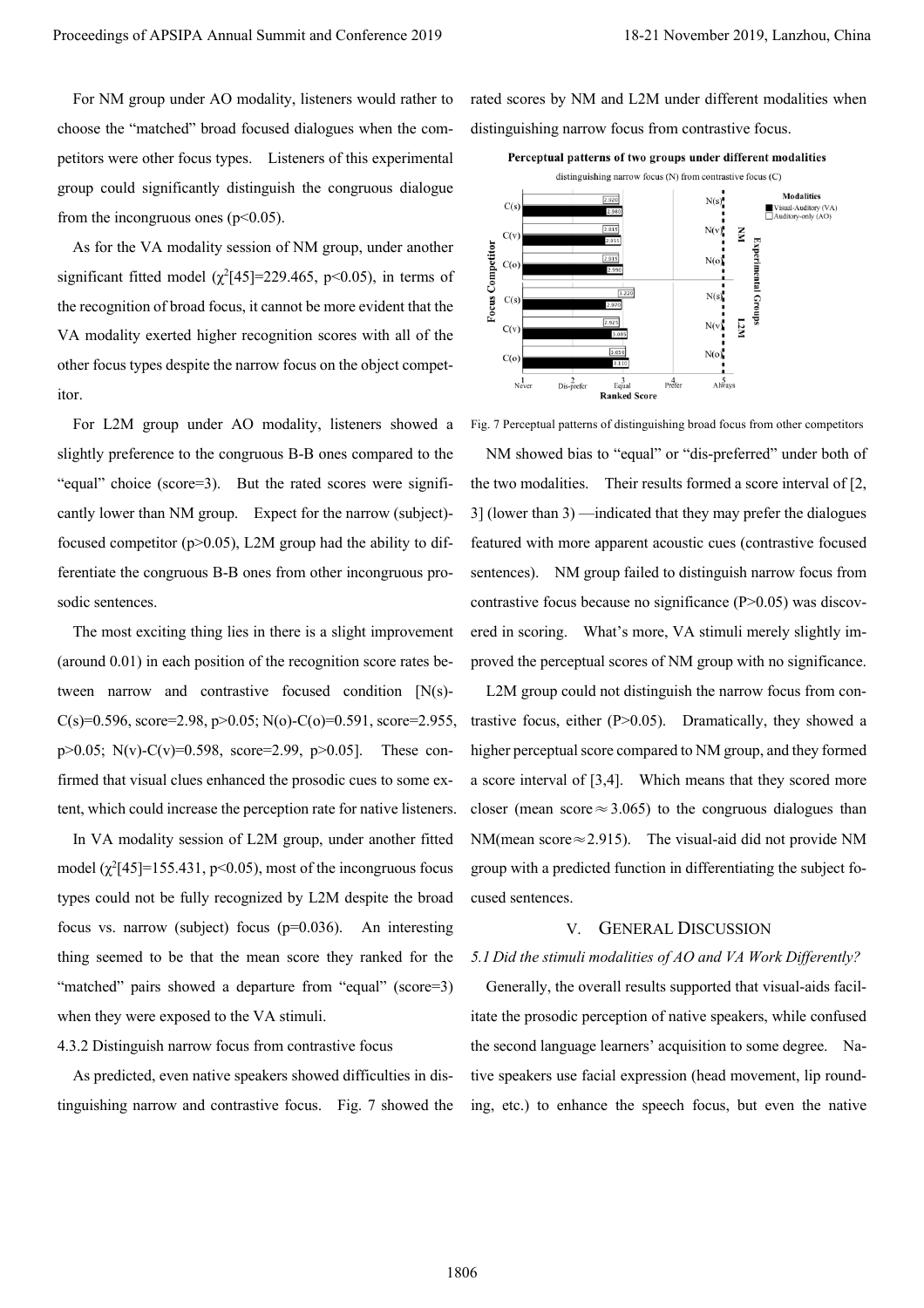speakers could not always decode this layer of information. Since L2 has the different expression system, the Cantonese learners of Mandarin could not understand the extra information correctly. Visual-aids helped them a little, and sometimes even hinder their understanding in the opposite.

## *5.2Could Listeners Distinguish Matched From Mismatched?*

They could not tell the difference when the listeners were exposed to the same dialogue pairs. Surprisingly, almost none of the options was chosen above the chance level (20%) except the "equal" option, which means that even native listeners could not always tell the difference between the given two dialogue pairs. This research is quite limited here, we failed to make sure a enough change of stimuli sentences for attracting the listeners. We would involve more prosodic sentences in choosing stimulation in the future.

## *5.3 How to explain the two groups' different perceptual patterns?*

Distinguishing broad focus from other type of focus seems to be the easiest for both of the native Mandarin speakers and the Cantonese learners of Mandarin. Visual-aids help the listeners in most of the time, and this result comes as no surprise.

But things go different in distinguishing narrow focus from contrastive focus as predicted. For native Mandarin speakers, the mis-leaded tendency of choosing the incongruous contrastive prosody only suggests that native speakers are sensitive to the contrastive focus with the slightly strengthened acoustic cues relative to the narrow focus. However, because of the differences between Mandarin and Cantonese mentioned in the *Introduction* part, L2 learners showed different perceptual patterns ([32]). When Cantonese learners of Mandarin hear the sentences with unfamiliar prosody, they may not show any preference to the options with more obvious acoustic cues. The stronger acoustic cues of contrastive focus failed to deceive L2 learners.

*5.4 What contribution could this study make?* 

The 5-Likert scale paradigm was used to clearly unravel the mapping between the prosodic form and its pragmatic meaning, and this method could keep away of the bias on prosodic speech sentences ([29]).

As described in the Interface Hypothesis, prosodic acquisition exists as a bottleneck of L2 learners. Even their mother tongue comes from the same linguistic family of the second language, and even they start to learn L2 very young, L2 learners show different prosodic perceptual patterns from natives. According to the experiments and the previous theories, several suggestions could be provided in teaching Chinese as a foreign language.

Apart from teaching students with words and grammar, teachers should also pay attention to the prosody of the foreign language. Consider of using more listening activities in teaching—the sound and meaning of a word could be arbitrary ([17]), but the sound of a prosody is not. The experimental paradigm could help the language teachers in designing the class to some extent. Apart from listening, speaking practice also plays an important role in training prosodic perception. Some dialoguemaking practice could make the learners get involved in prosody production. Ref. [31] tested that music training improve the learners' sensitivity to speech prosody. Students could find some patterns and rules spontaneously in a joyful musical atmosphere. Proceedings of APSIPA Animal Summit and Conference 2019<br>
Proceedings of APSIPA Annual Summit and Conference 2019, the Statistics conference contents and the summit and Conference 2019, the Summit and Conference 2019, Nove

## **REFERENCES**

- [1] A. Lee, M. Perdomo, and E. Kaan, "Native and second-language processing of contrastive pitch accent: An ERP study," *Second Language Research*, pp. 1-25, April 2019.
- [2] A. Sorace and L. Serratrice (2009). "Internal and External Interfaces in Bilingual Language Development: Beyond structural overlap," *International Journal of Bilingualism*, vol. 13, pp. 195-210, December 2009.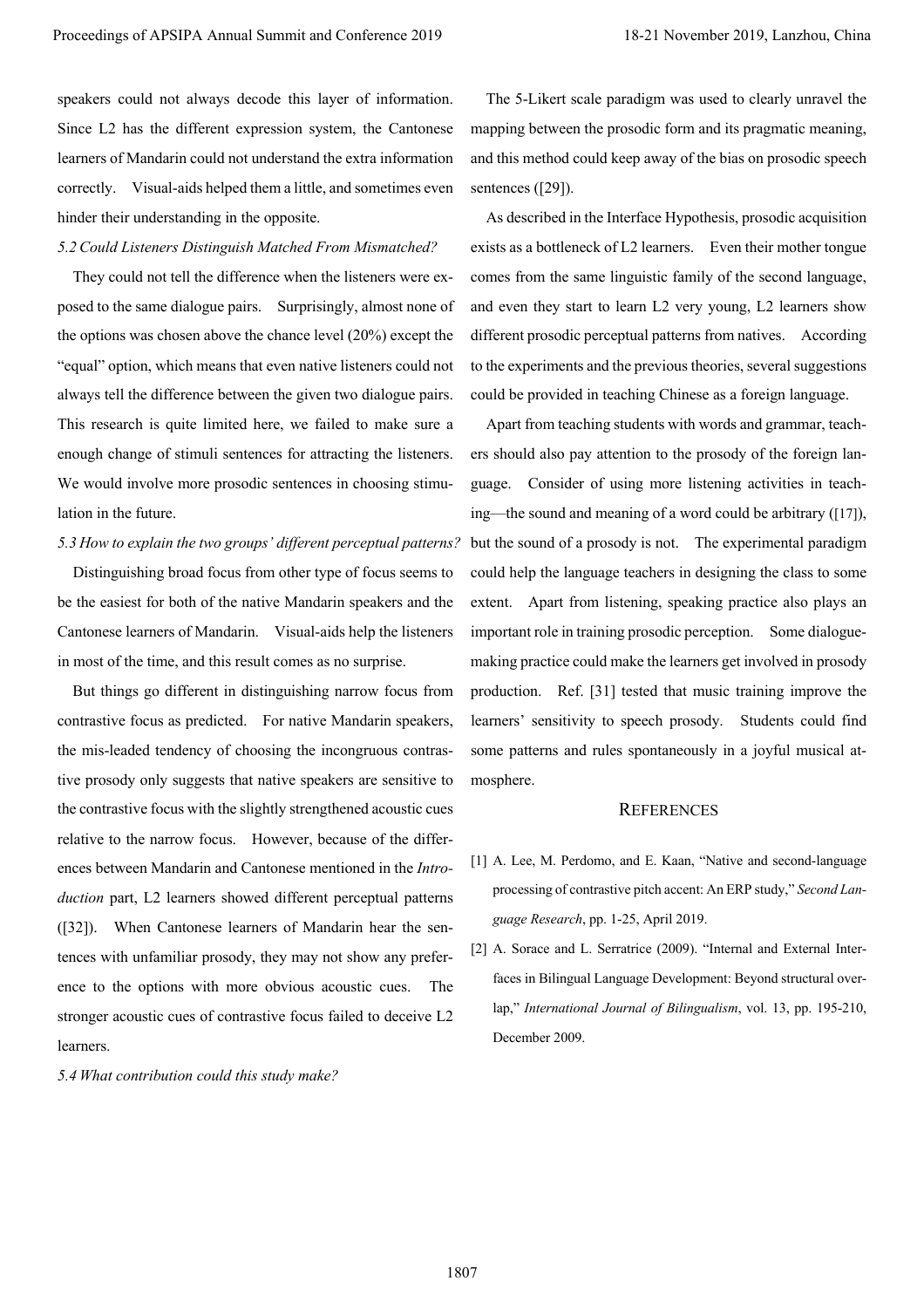- [3] A.Q. Yang, "The acquisition of prosodic focus-marking in Mandarin Chinese-and Seoul Korean- speaking children," PhD thesis, Utrecht University, Netherlands: Utrecht, 2017.
- [4] B. Granström, D. House, M. Lundeberg, "Prosodic Cues in Multimodal Speech Perception," *Proceedings of the International Congress of Phonetic Sciences (ICPhS99)*, pp. 655-658, 1999.
- [5] C. Darwin, combine-sounds.praat, Online:<http://www.lifesci.sussex.ac.uk/home/Chris\_Darwin/Praatscripts/Add2\_variable>," 2005-2019.
- [6] C. Shih, "Mandarin third tone sandhi and prosodic structure," in *Studies in Chinese Phonology*, J. L. Wang and N. Smith Eds., Germany: Berlin, 1997, pp. 81-92.
- [7] D. G. Watson, M. K. Tanenhaus, C. A. Gunlogson, "Interpreting pitch accents in online comprehension: H\* vs. L+ H," *Cognitive Science*, vol. 32(7), pp. 1232-1244, October 2008.
- [8] F. Liu, Y. Xu, "Parallel Encoding of Focus and Interrogative Meaning in Mandarin Intonation," *Phonetica*, vol. 62(2-4), pp. 70-87, December 2005.
- [9] H. P. Graf, E. Cosatto, V. Strom, and F.J. Huang, 2002. "Visual Prosody: Facial Movements Accompanying Speech," *Proceeding of 5th IEEE International Conference on Automatic Face and Gesture Recognition (FGR'02)*, pp. 381-386, June 2002.
- [10] H. S. H. Fung and P. P. K. Mok, "Temporal coordination between focus prosody and pointing gestures in Cantonese," *Journal of Phonetics*, vol. 71, pp. 113-125, September 2018.
- [11] H. S. Kim, S. A. Jun, H. J. Lee, and L. K. Kim, "Argument Structure and Focus Projection in Korean," *Proceedings of Speech Prosody*, Dresden: Germany, 2006.
- [12] J. Kim, E. Cvejic, and C. Davis, "Tracking eyebrows and head gestures associated with spoken prosody." *Speech Communication*, vol. 57, pp. 317-330, February 2014.
- [13] J. Namioshi, "The Processing and Production of Prosodic Focus in French by Native and Non-native Speakers," PhD thesis, University of Illinois. Illinois: Urbana, 2015.
- [14] J. Pierrehumbert, and J. Hirschberg, "The meaning of intonational contours in the interpretation of discourse," in *Intentions in Communication*, P. Cohen, J. Morgan, and M. Pollack Eds. United Kingdom: Cambridge, MIT Press, pp. 271-311, 1990.
- [15] K.G. Munhall, J.A. Jones, D.E. Callan, T. Kuratate, and E. Vatikiotis-Bateson, "Visual Prosody and Speech Intelligibility — Head Movement Improves Auditory Speech Perception," *Psychological Science*, vol. 15(2), pp. 133-137, February 2004.
- [16] K. Lambrecht, "Information structure and sentence form," in *Topic, focus, and the mental representations of discourse referents*, Cambridge University Press Eds. The United Kingdom: Cambridge, 1994, pp. 1-6.
- [17] L. C. Nygaard, A. E. Cook, and L.L. Namy, "Sound to meaning correspondences facilitate word learning," *Cognition*, vol. 112, pp. 181-186, July 2009.
- [18] L. Rasier, J. Caspers and V.J. Heuven, "Accentual marking of information status in Dutch and French as foreign languages. Production and perception," *New Sounds*, *in [Proceedings of the 6th International Symposium on the Acquisition of Second Language Speech]*, pp. 379-385, May 2010.
- [19] M. A. K. Halliday, "Intonation and Grammar in British English" in *Mouton The Hague*, vol. 48,Walter de Gruyter GmnH & Co KG Eds, 1967.
- [20] M. Dohen and H. Lœvenbruck, "Interaction of Audition and Vision for the Perception of Prosodic Contrastive Focus," *Language and Speech*. vol. 52, pp.177-206, June 2009.
- [21] M. Dohen and H. Lœvenbruck, "Recognizing Prosody From the Lips: Is It Possible to Extract Prosodic Focus From Lip Features?" in *Visual Speech Recognition: Lip Segmentation and Mapping,*  Chapter XIV, Liew, A. W. C., Wang, S. Eds. the United Kingdom: London, 2009, pp. 416-438. Proceedings of APSIPA Annual Summit and China is 2019<br>
For Algorithm China 2019<br>
For Algorithm China 2019, The Conference 2019 11 increases of the china 2018 and Conference 2019 18-21 November 2019, Location (Summit and C
	- [22] M. Ortega-Llearia, L. Colntoni, "Relations between Form-Meaning Associations, Access to Meaning, and L1 Transfer," *Studies in Second Language Acquisition*, vol. 36, pp. 331-353, June 2014.